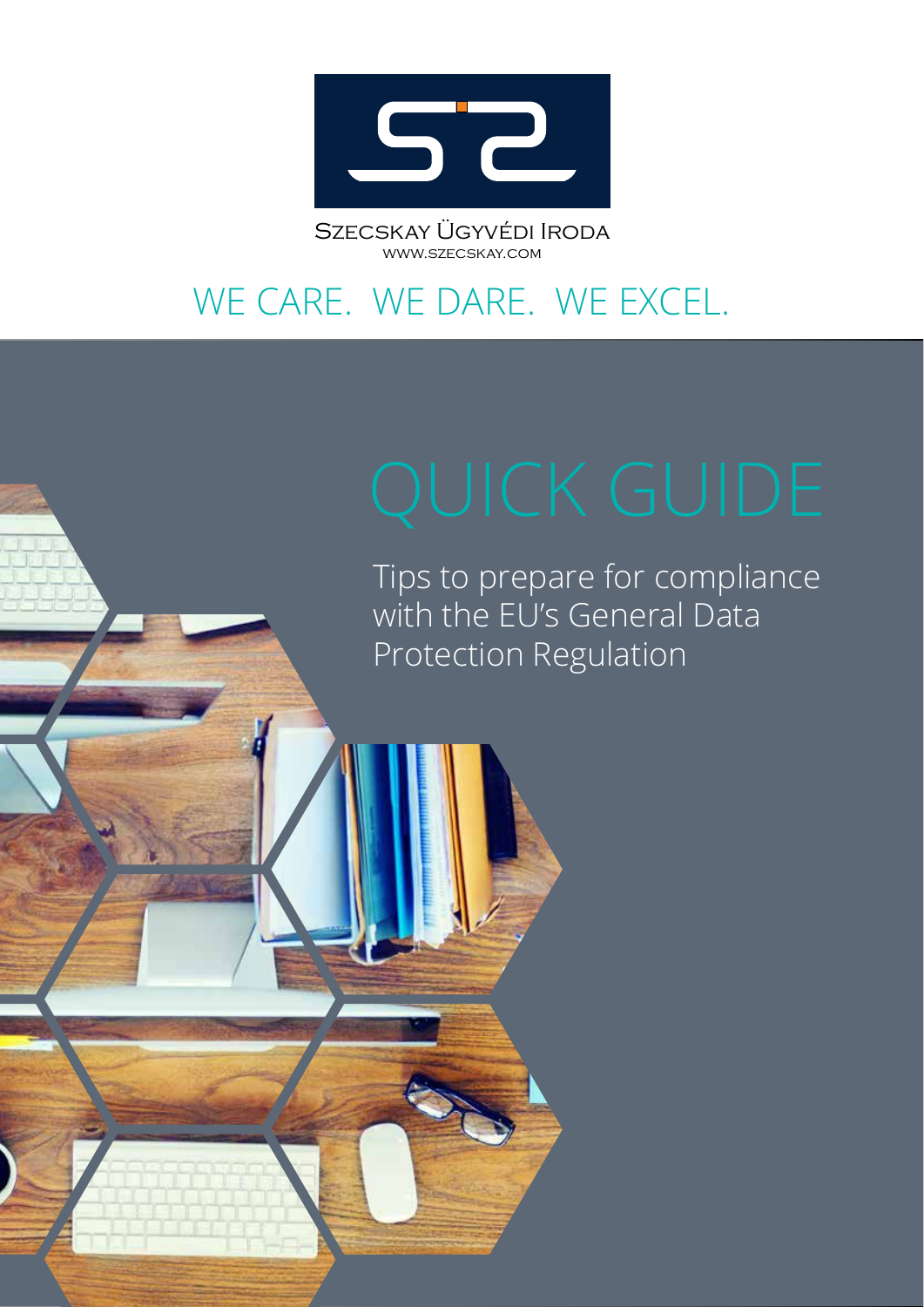### **Introduction**

Regulation 2016/679 on the protection of individuals with regard to the processing of personal data and on the free movement of such data, and repealing Directive 95/46/EC ("**Regulation**") will replace Directive 95/46/EC on the protection of individuals with regard to the processing of personal data and on the free movement of such data ("**Directive**"). The Regulation will be enforced after 25 May 2018, thus, entities are required to prepare for compliance by then.

#### **What does this mean and what main novelties will the Regulation bring about?**

**Change in concept:** The Regulation is directly applicable and efective in all member states of the EU. The purpose is to have standardized data protection laws throughout the Union. However, the Regulation allows members states to specify or supplement certain rules. Result: There will be no fully unifed data protection regime in the EU but data protection laws of member states will be much closer to each other than under the Directive. (There may be more deviations as regards procedural rules.)

**Main novelties:** extraterritorial scope, data portability, right to be forgotten, privacy by design, privacy by default, high amount of fine, pseudonymisation, profiling, data protection impact assessment, data breach notifcation, cooperation and consistency mechanism, etc. For details, see below under the relevant chapter.

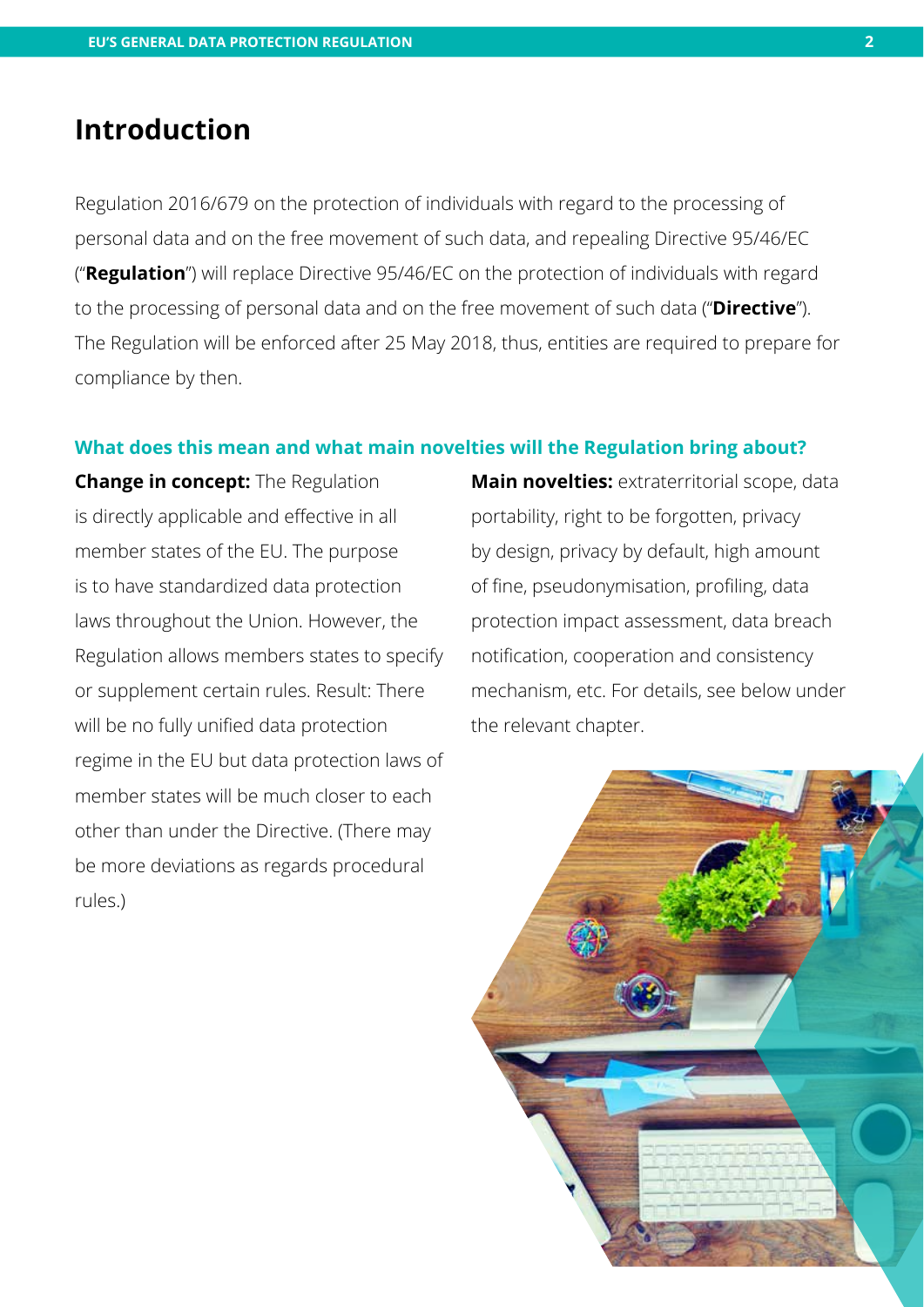#### **What should data controllers do to comply with the Regulation?**

- **•** Data controllers should get familiar with the provisions of the Regulation as soon as possible.
- **•** It is worth checking the available guidelines of the DPAs and the European Data Protection Board regarding the application of the Regulation.
- **•** The data processing activities must be reviewed in the light of the provisions of the Regulation. **Necessary changes must be implemented before May 25, 2018.**
- **•** If a new data processing activity is planned, its compliance with the Regulation should be ensured, even before May 25, 2018, to save time and costs.

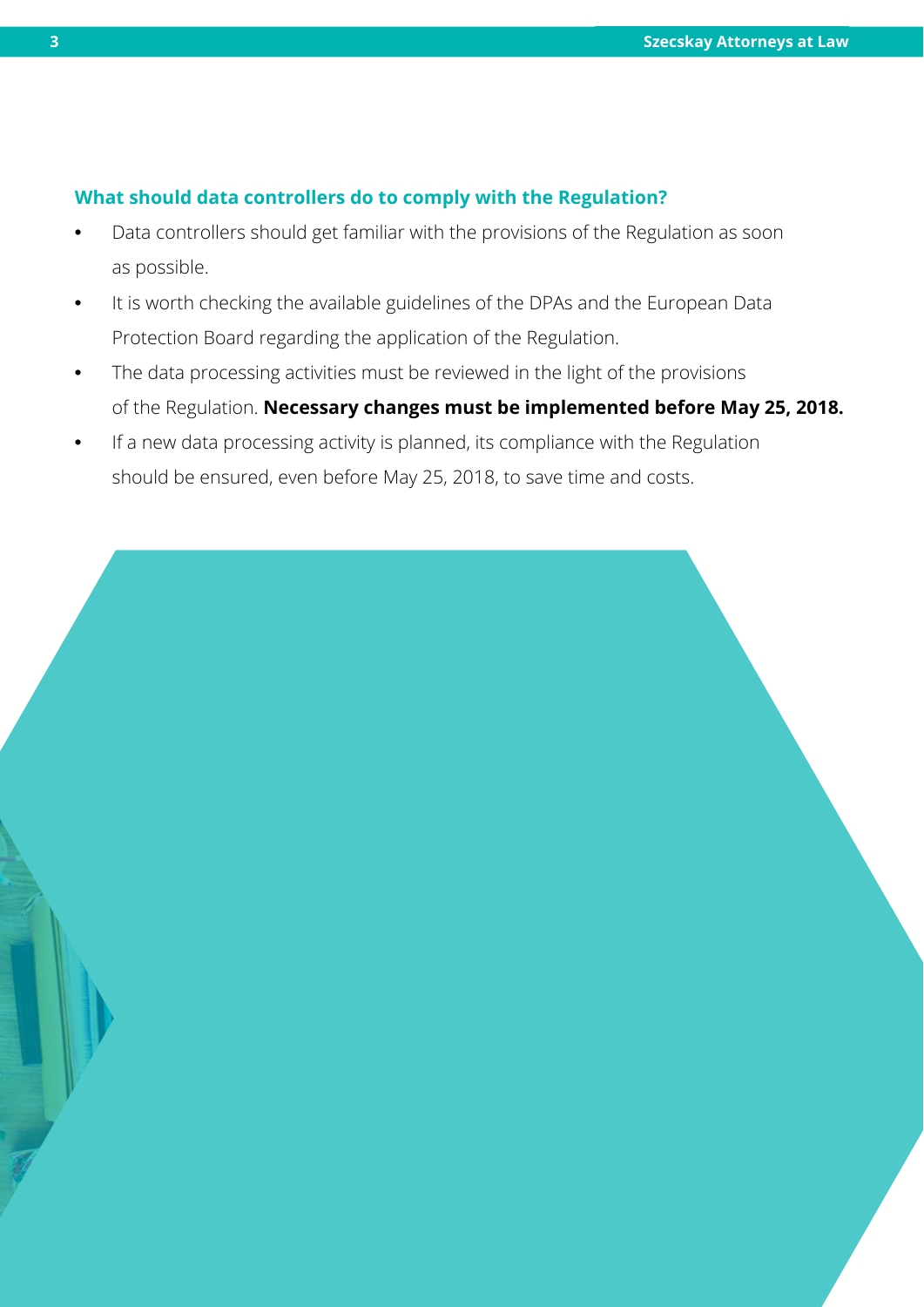### **Scope**

The Regulation is wider in territorial scope than the Directive as it has an extraterritorial effect.

Basically, the Regulation applies to the processing of personal data in the context of the activities of an establishment of a controller or a processor in the Union, regardless of whether the processing takes place in the Union or not.

However, the Regulation also applies to the processing of personal data of individuals who are in the Union by a controller or processor not established in the Union, where the processing activities are related to:

- **•** ofering goods or services to such individuals in the Union (no matter if the goods or services are free) **[language and currency may be indicative of the intention to ofer goods or services to individuals in the EU]**,
- **•** the monitoring of individuals displayed within the Union **[e.g. tracking persons on the Internet].**

### **Conclusion:**

**Data controllers and processors are advised to check if their activities are covered by the Regulation.**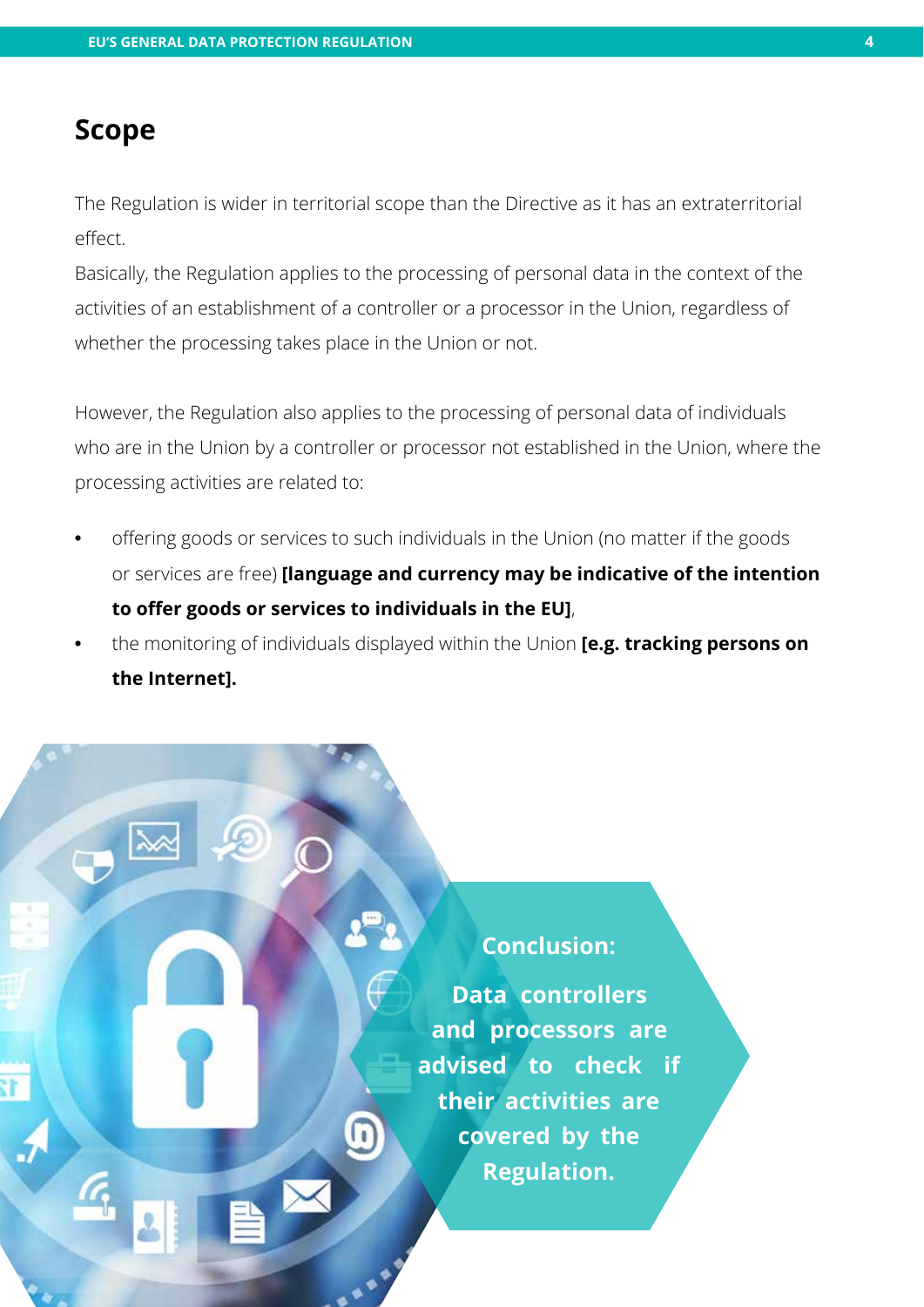### **Privacy by design / Privacy by default**

#### **New mindset required:**

When establishing operations, data controllers are required to implement appropriate technical, organizational and security measures designed to implement data protection principles in an efective manner **("privacy by design")**.

[Such principles are: lawfulness, fairness, transparency, purpose limitation, data minimization, accuracy, storage limitation, integrity.]

Data controllers must implement appropriate technical and organizational measures which ensure that only personal data necessary for the specific purpose are processed **("privacy by default")**.

**Conclusion: The Regulation requires data controllers to design their operations from the very beginning in a way that they also take into account the data protection rules. Data controllers are advised to check if their activities take into account such rules.**

**Pacu**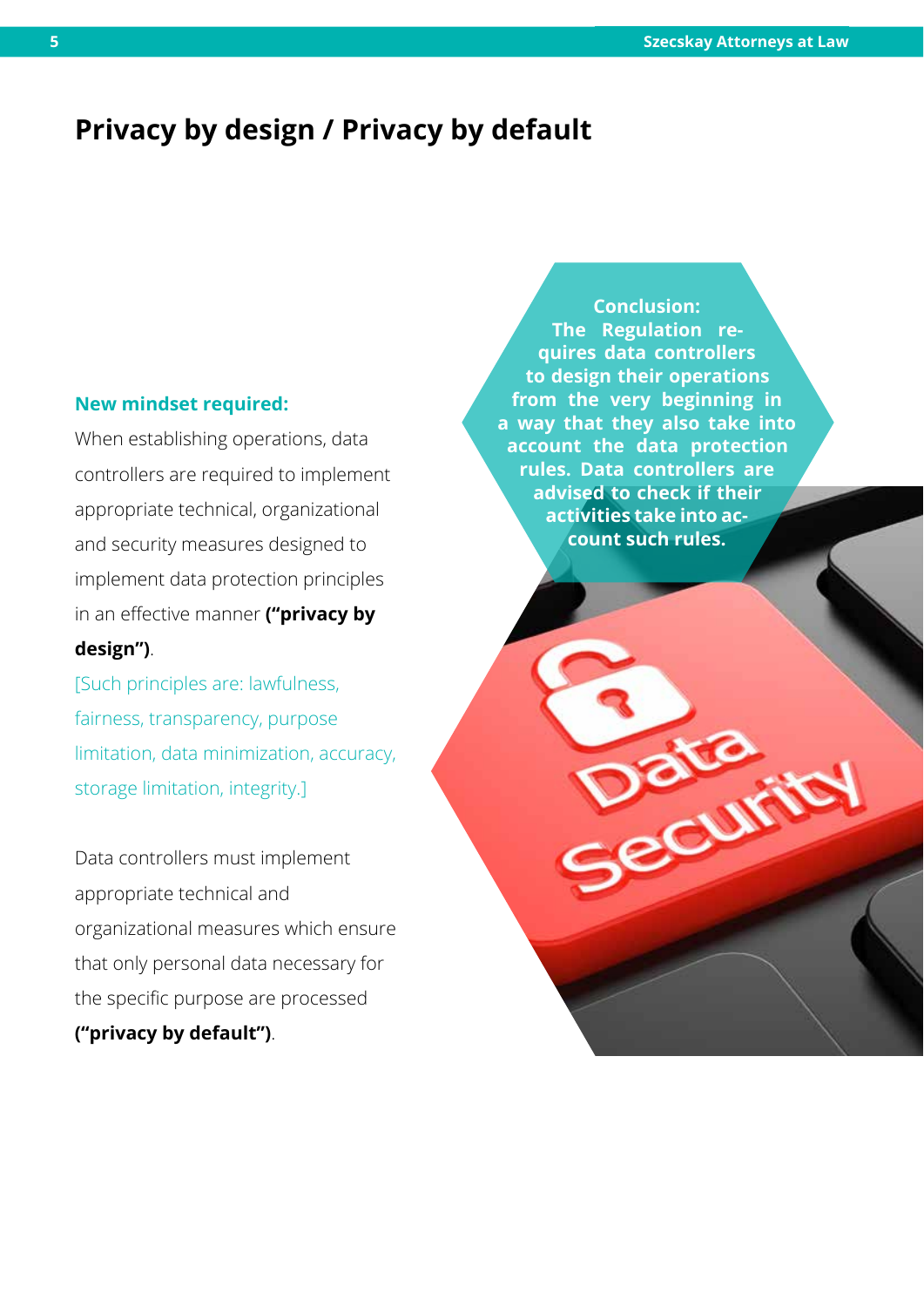### **Lawfulness of processing**

Processing of personal data is lawful only if and to the extent that at least one of the following applies:

- I. the data subject has given consent to the processing;
- II. processing is necessary for the performance of a contract to which the data subject is party or in order to take steps at the request of the data subject prior to entering into a contract;
- III. processing is necessary for compliance with a legal obligation to which the controller is subject;
- IV. processing is necessary in order to protect the vital interests of the data subject or of another natural person;
- V. (processing is necessary for the performance of a task carried out in the public interest;
- VI. processing is necessary for the purposes of the legitimate interests pursued by the controller or by a third party, except where such interests are overridden by the interests or fundamental rights and freedoms of the data subject (assessing diferent interests).

#### **Conclusion:**

**The legal basis of data processing must be granted by data controllers. Data controllers must be prepared to demonstrate that the data subject has consented to the processing of his or her personal data.**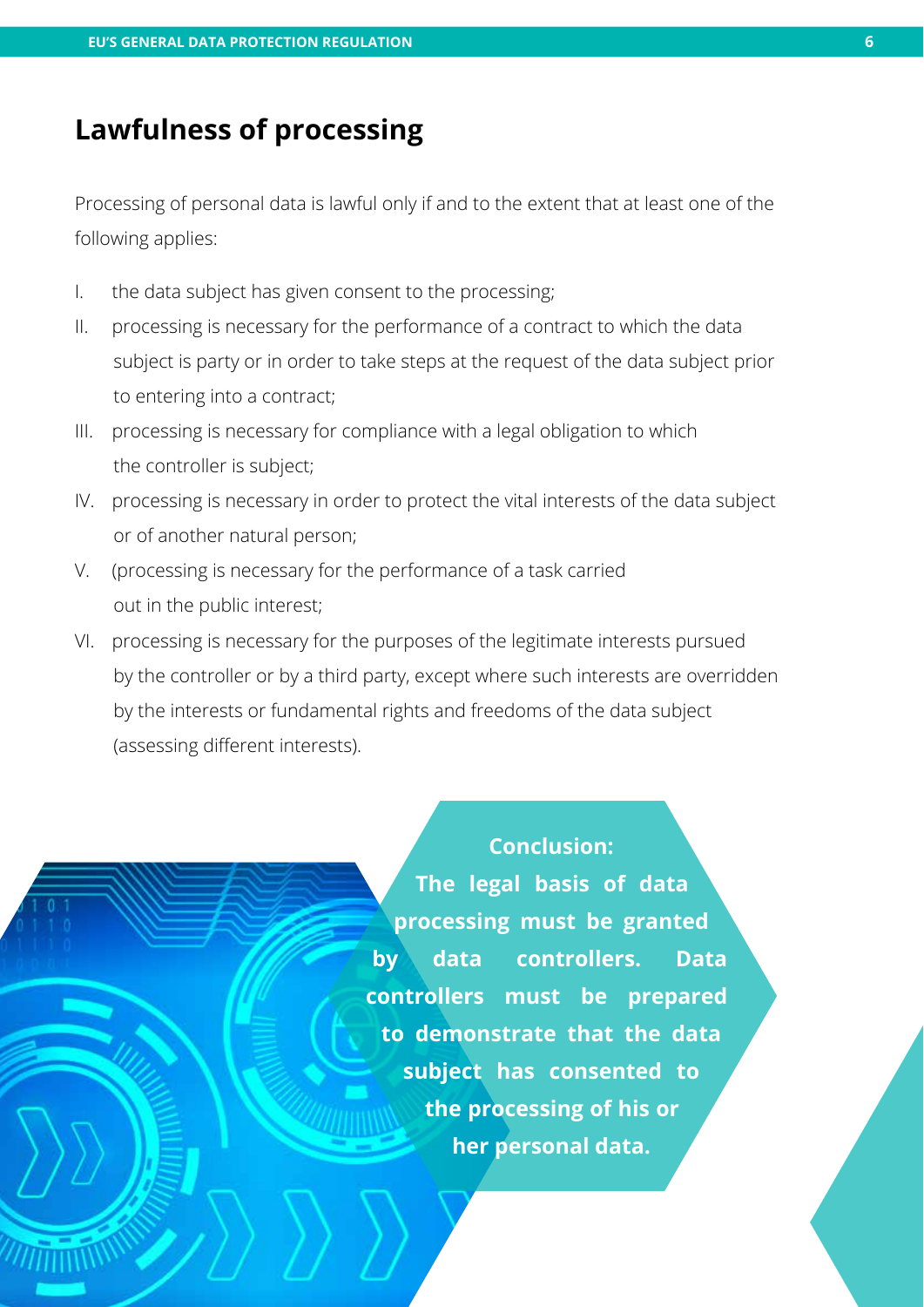### **Conditions of consent are also regulated.**

Special rules apply to the lawfulness of processing special categories of personal data (e.g. medical data).

Children enjoy a specific protection with regard to the processing of their personal data.

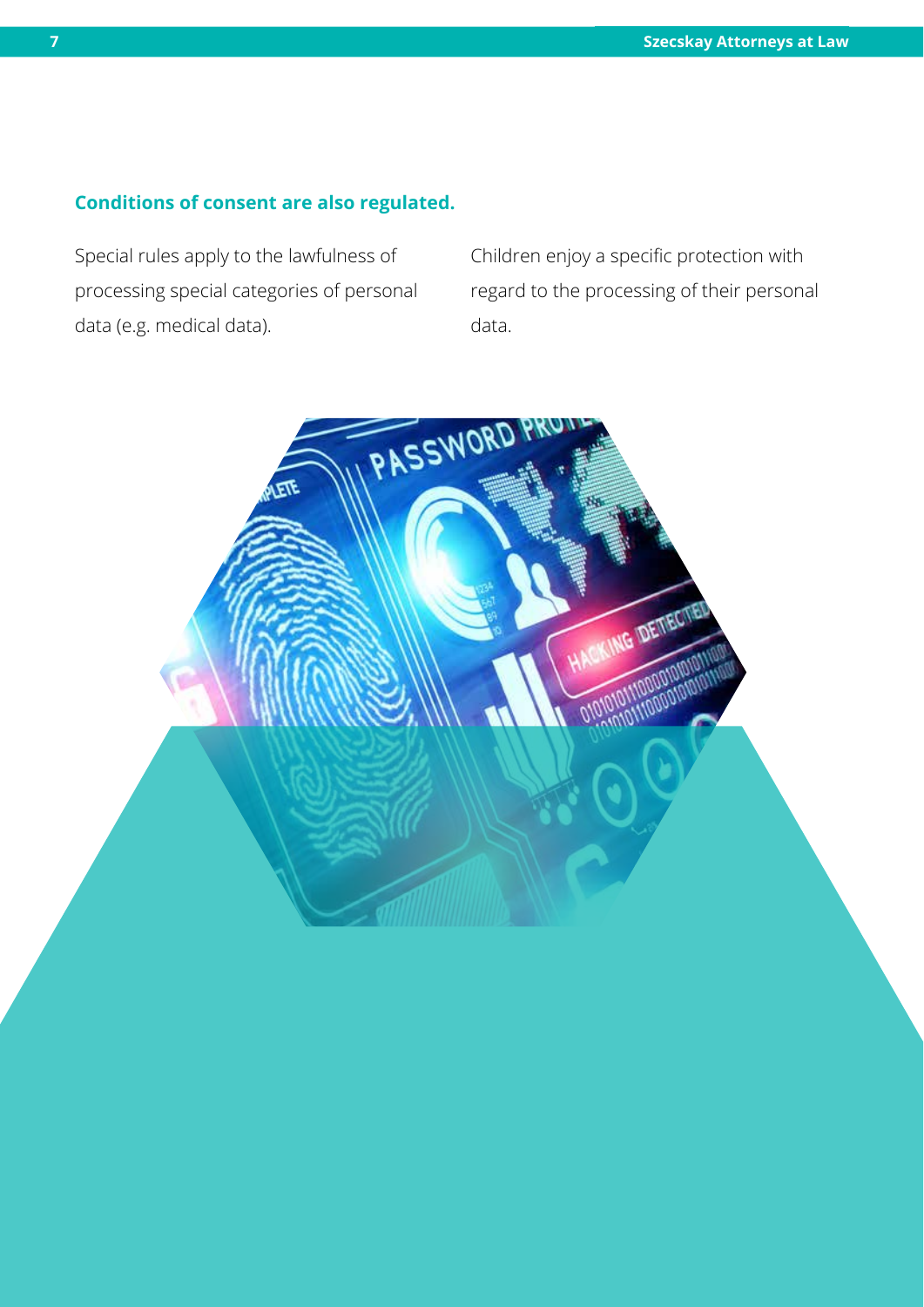### **Records of processing activities**

This obligation applies to both data controllers and data processors.

**Data controllers must maintain a record of processing activities,** which has to contain **•** the name and contact details of the controller, and, where applicable, the controller's representative and the data protection officer;

- **•** the purposes of the processing;
- **•** a description of the categories of data subjects and of the categories of personal data;
- **•** the categories of recipients to whom the personal data have been or will be disclosed;
- **•** where applicable, transfers of personal data to a third country or an international organization, including the identifcation of that third country or international organization and the documentation of suitable safeguards;
- **•** where possible, the envisaged time limits for the deletion of the diferent categories of data;
- **•** where possible, a general description of the technical and organizational security measures taken.

#### **Data processors must maintain a record of processing activities,** which has to contain

- **•** the name and contact details of the processor or processors and of each controller on behalf of which the processor is acting and, where applicable, of the controller's or the processor's representative, and the data protection officer;
- **•** the categories of processing carried out on behalf of each controller;
- **•** where applicable, transfers of personal data to a third country or an international organization, including the identifcation of that third country or international organization and the documentation of suitable safeguards;
- **•** where possible, a general description of the technical and organizational security measures taken.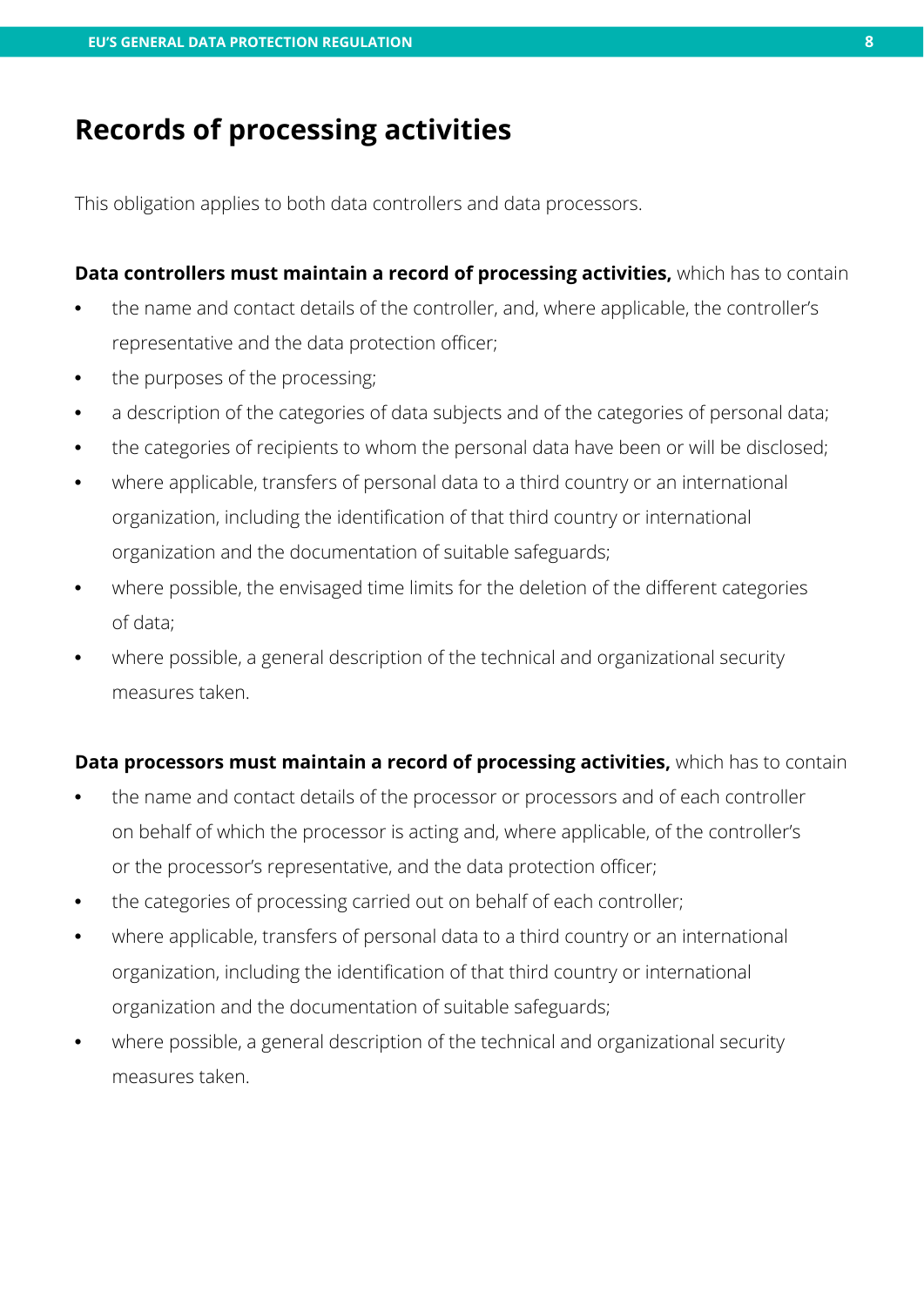#### **Exemption from keeping records:**

- **•** The obligation does not apply to an entity employing fewer than 250 persons unless
- **•** the processing it carries out is likely to result in a risk to the rights and freedoms of data subjects,
- **•** the processing is not occasional, or
- **•** the processing includes special categories of data (sensitive data) or personal data relating to criminal convictions and offences.

**Conclusion: Data controllers and data processors must examine if they are required to prepare records of processing activities and, if they are, they have to maintain such records and have to be ready to provide such records to the supervisory authority upon request.**

> 8181110110110110161 1916

100000110100110

1010101010101010101010111001000001101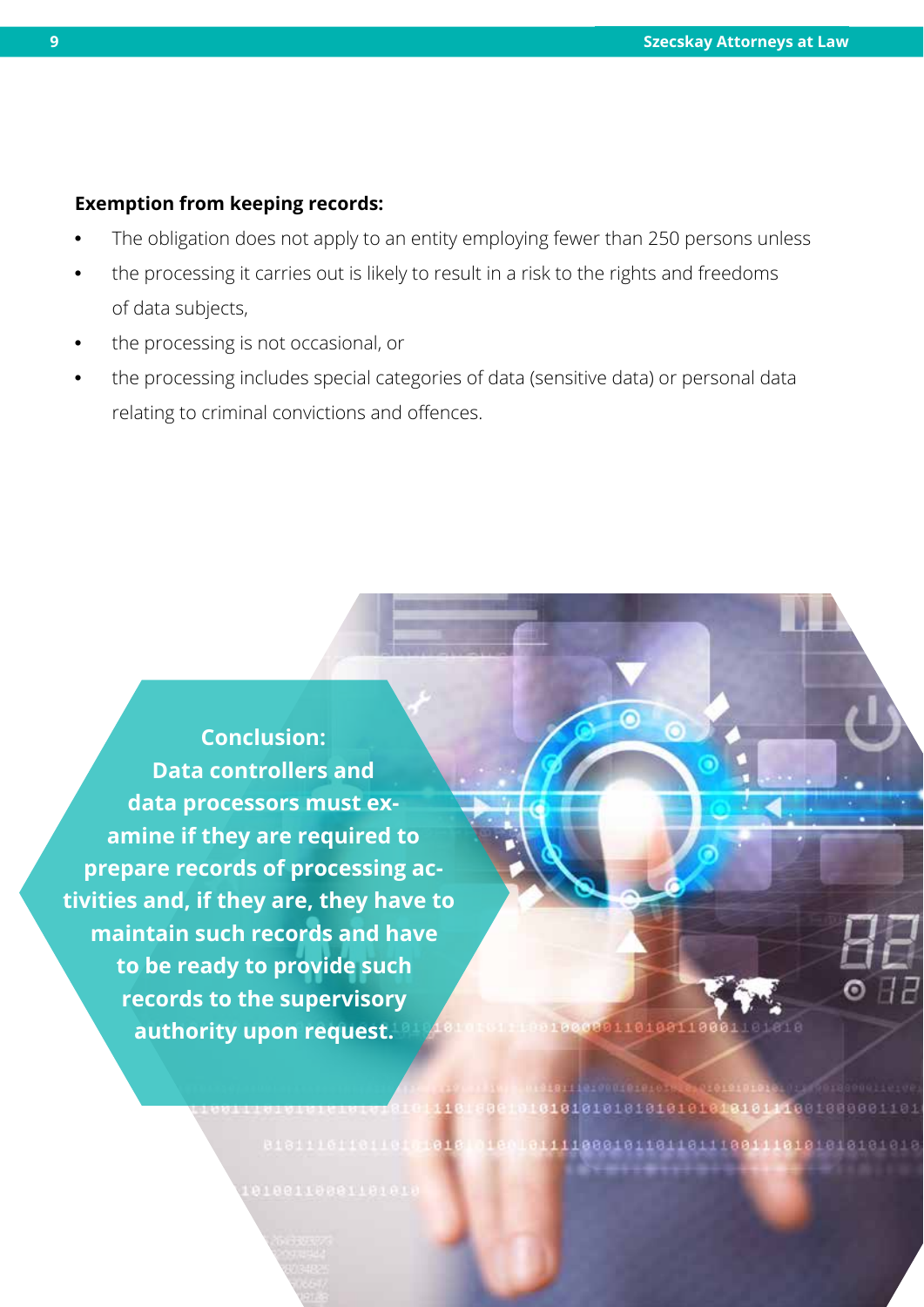### **Data protection impact assessment**

This obligation applies to data controllers.

"Where a type of processing, in particular, using new technologies, and taking into account the nature, scope, context and purposes of the processing, is likely to result in a high risk to the rights and freedoms of natural persons, the controller shall, prior to the processing, carry out an assessment of the impact of the envisaged processing operations on the protection of personal data.".

#### **Conclusion:**

**Data controllers are advised to check their activities and clarify if they need to prepare a data protection impact assessment.**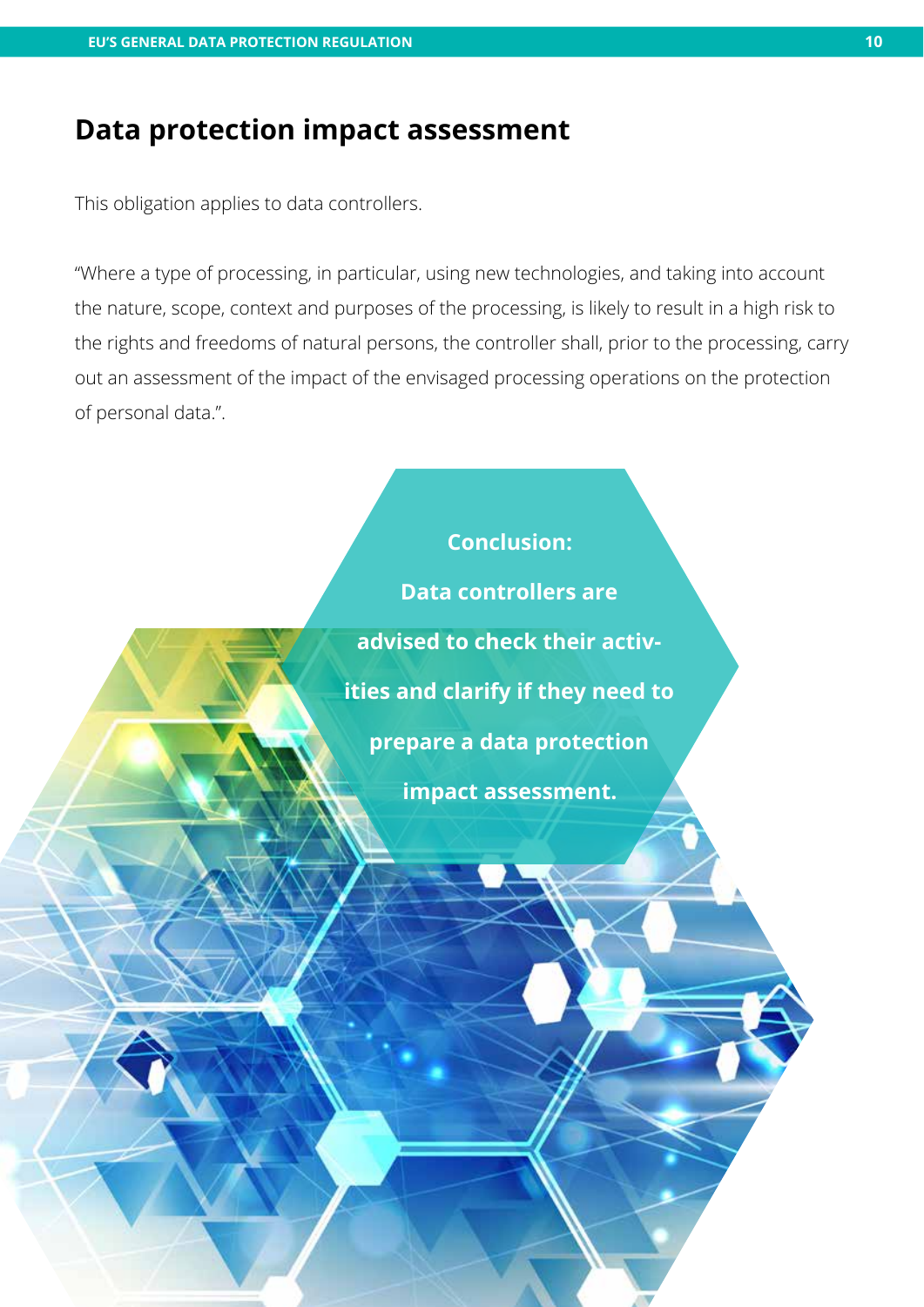### **In particular, an impact assessment must be prepared in the case of:**

- **•** a systematic and extensive evaluation of personal aspects relating to natural persons which is based on automated processing, including profling, and on which decisions are based that produce legal effects concerning the natural person or similarly significantly affect the  $\bullet$ natural person (e.g. automated credit assessment, automated performance evaluation);
- **•** processing on a large scale of special categories of data (e.g. health data), or of personal data relating to criminal convictions and ofences; or
- **•** a systematic monitoring of a publicly accessible area on a large scale (e.g. operation of surveillance camera in a store).

#### **The assessment must contain at least:**

- **•** a systematic description of the envisaged processing operations and the purposes of the processing, including, where applicable, the legitimate interest pursued by the controller;
- **•** an assessment of the necessity and proportionality of the processing operations in relation to the purposes;
- **•** an assessment of the risks to the rights and freedoms of data subjects referred to in paragraph 1; and
- **•** the measures envisaged to address the risks, including safeguards, security measures and mechanisms to ensure the protection of personal data and to demonstrate compliance with this Regulation, taking into account the rights and legitimate interests of data subjects and other persons concerned.

The controller has to consult the supervisory authority prior to processing where a data protection impact assessment indicates that the processing would result in a high risk in the absence of measures taken by the controller to mitigate the risks and the controller sees no way to mitigate such risks.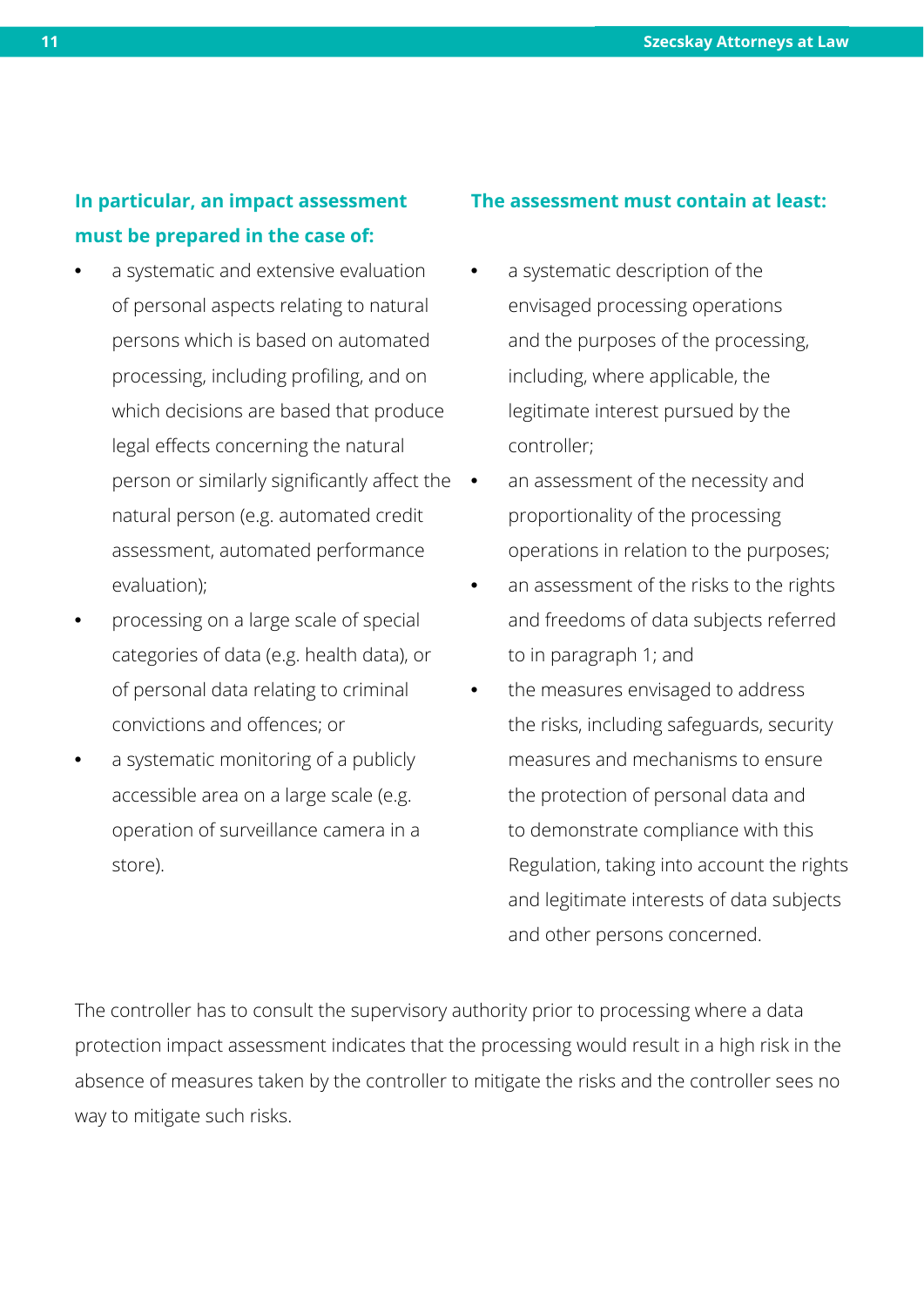### **Data breach notifcation**

Both data controllers and data processors have certain obligations.

**Data controller is required to notify the DPA of the data breach** without delay but, at the latest, within 72 hours from the occurrence of the incident, if the breach is likely to result in a risk to the rights and freedoms of natural persons. (If no notifcation is made within 72 hours, reasons for the delay must also be submitted.)

The notification must at least

- I. describe the nature of the data breach, including the categories and number of persons concerned and the data;
- II. contain the name and contact details of the data protection officer or contact person;
- III. describe the likely consequences of the incident;
- IV. describe the measures taken or proposed to be taken to address the data breach and mitigate possible adverse efects.

**Data processor must inform the data controller** of such a breach without delay.

**Data controller must keep a registry of all data protection breaches** including the facts and efects of the breach and the measures taken to mitigate the consequences.

**Data controller is required to inform the persons afected of the breach** if the breach is likely to result in a high risk to the rights and freedoms of the persons concerned. As to content, see notification to the DPA.

#### **Conclusion:**

**Data controllers must keep a registry on data breaches and be ready to inform the DPA and the persons concerned of such breaches.**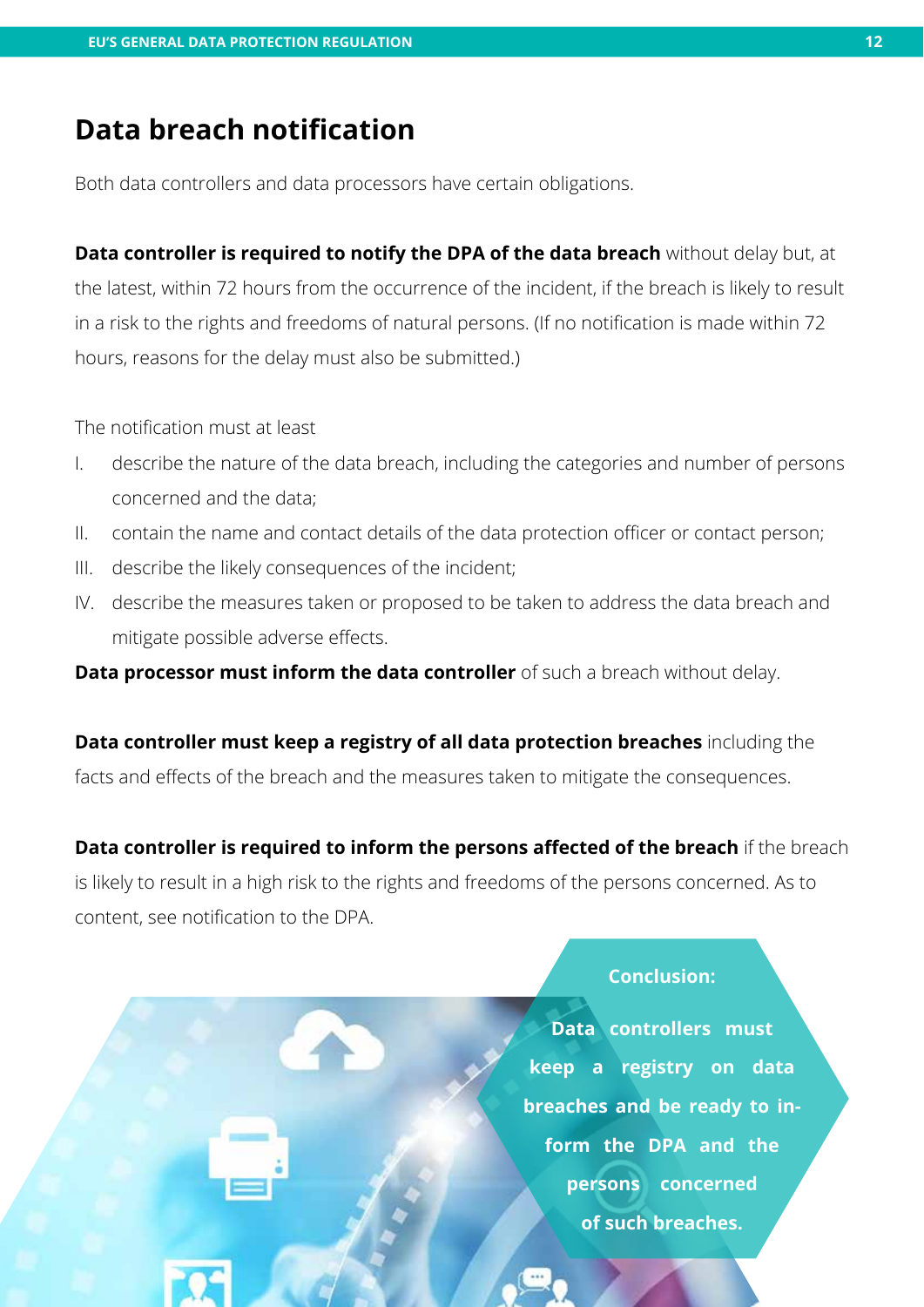#### **No notifcation to the persons concerned is necessary if**

- I. the controller has implemented appropriate technical and organizational protection measures and those measures were applied (e.g. encryption which rendered the data unintelligible to any person not authorized to access it);
- II. the controller has implemented appropriate measures which ensure that the high risk to the rights and freedoms of persons is no longer likely to materialize;
- III. it would involve disproportionate effort.

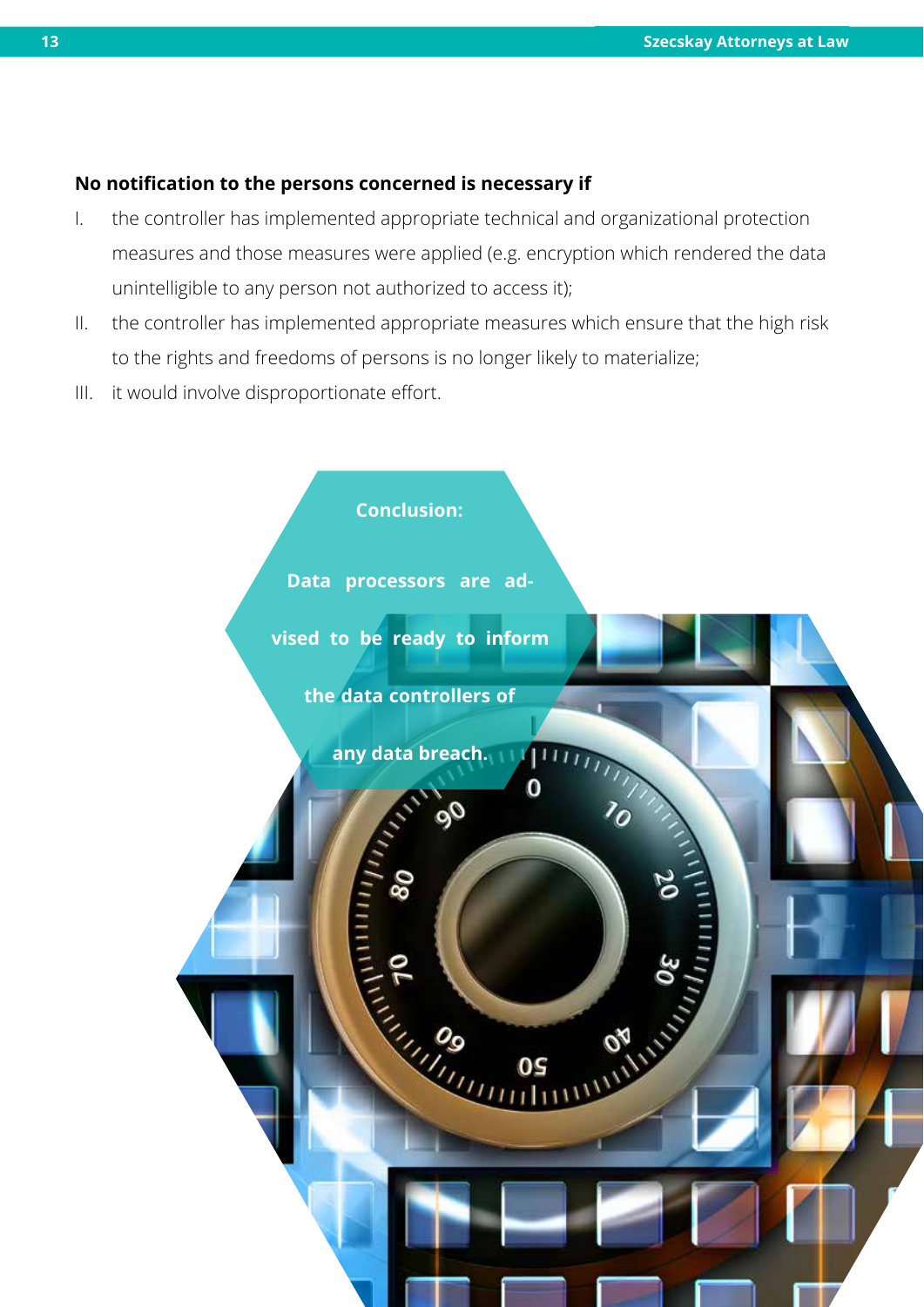### **Data protection officer (DPO)**

This obligation applies to both data controllers and data processors.

#### **Data controllers and data processors must appoint a DPO if e.g.**

- I. the core activities of the controller or the processor consist of processing operations which, by virtue of their nature, their scope and/or their purposes, require regular and systematic monitoring of data subjects on a large scale; or
- II. the core activities of the controller or the processor consist of processing a large scale of special categories of data (sensitive data, personal data relating to criminal convictions and ofences).



#### **Tasks of the DPO:**

- I. informing the controller or the processor and the employees in connection with the Regulation;
- II. monitoring compliance with the Regulation;
- III. advising in connection with the data protection impact assessment;
- IV. cooperating with the DPA;
- V. acting as a contact person for the DPA.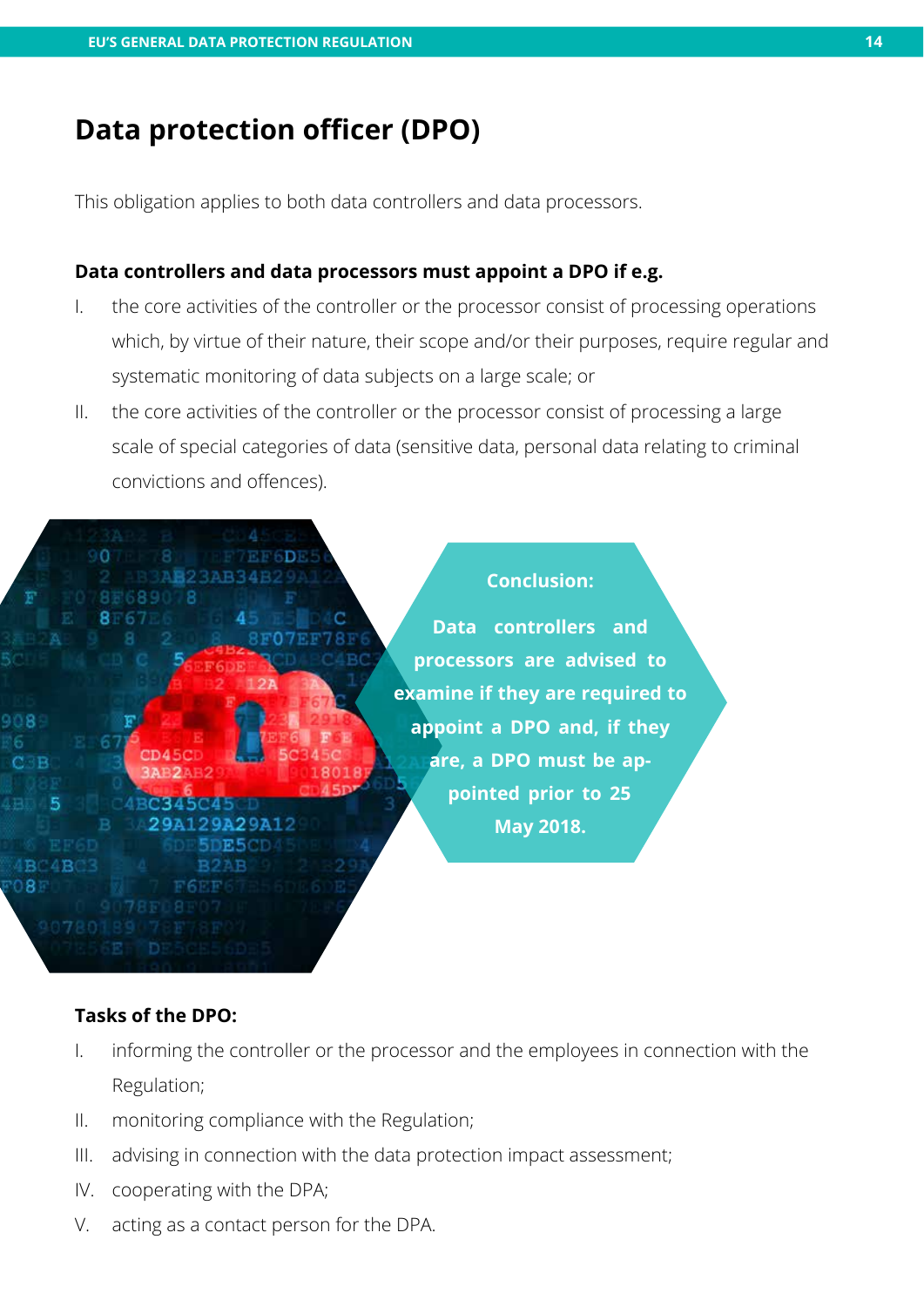### **Designation of representative**

This obligation applies to both data controllers and data processors.

In connection with the extraterritorial effect of the Regulation, **data controllers and data processors without an establishment in the EU are required to designate in writing a representative in the EU if they**

- I. offer goods or services to individuals in the Union (no matter if the goods or services are free), or
- II. monitor the behaviour of individuals within the EU as far as they take place within the Union.

#### **Exemption:**

#### **The obligation to designate a representative does not apply to**

- I. processing which is occasional and does not include, on a large scale, the processing of special categories of data or the processing of personal data relating to criminal convictions and ofences, and which is unlikely to result in a risk to the rights and freedoms of natural persons, taking into account the nature, context, scope and purposes of the processing; or
- II. a public authority or body.

#### **Conclusion:**

**Data controllers and processors are advised to examine if they are required to designate a representative and, if they are, a representative must be designated prior to 25 May 2018.**

device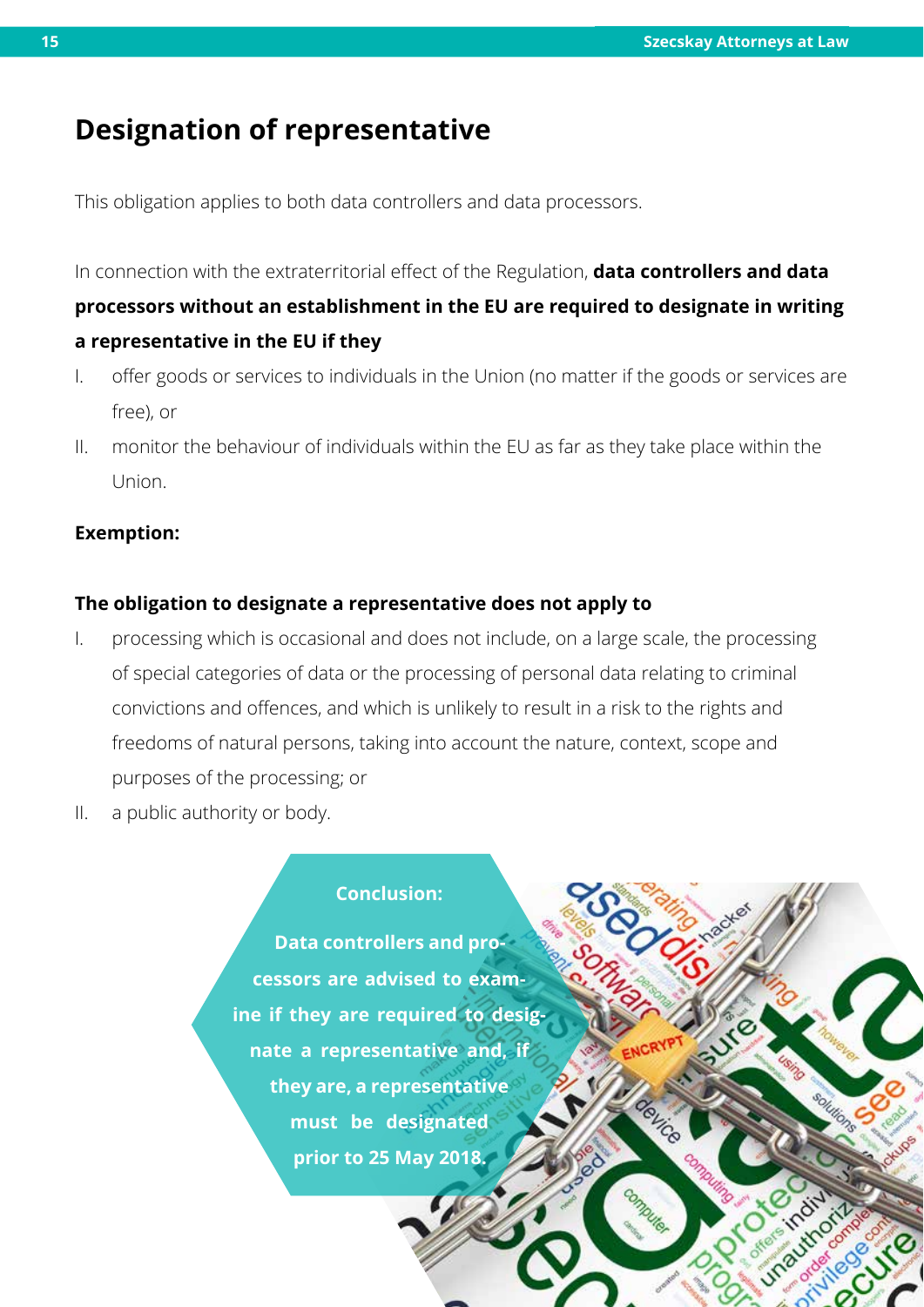### **Transfer of personal data**

This applies to both data controllers and data processors.

Legal basis for transfer:

**• Adequacy decision**

 $B()$ 

- **• Appropriate safeguards** (including also the application of binding corporate rules (BCR))
- **Specific situations** (e.g. informed consent; contract; assertion of claims; the transfer is not repetitive, concerns only a limited number of data subjects, is necessary for the purposes of compelling legitimate interests pursued by the controller which are not overridden by the interests or rights and freedoms of the data subject, and the controller has assessed all the circumstances surrounding the data transfer and has on the basis of that assessment provided suitable safeguards with regard to the protection of personal data.)

**Conclusion: The legal basis for the transfer of personal data must be ensured by the data controller.**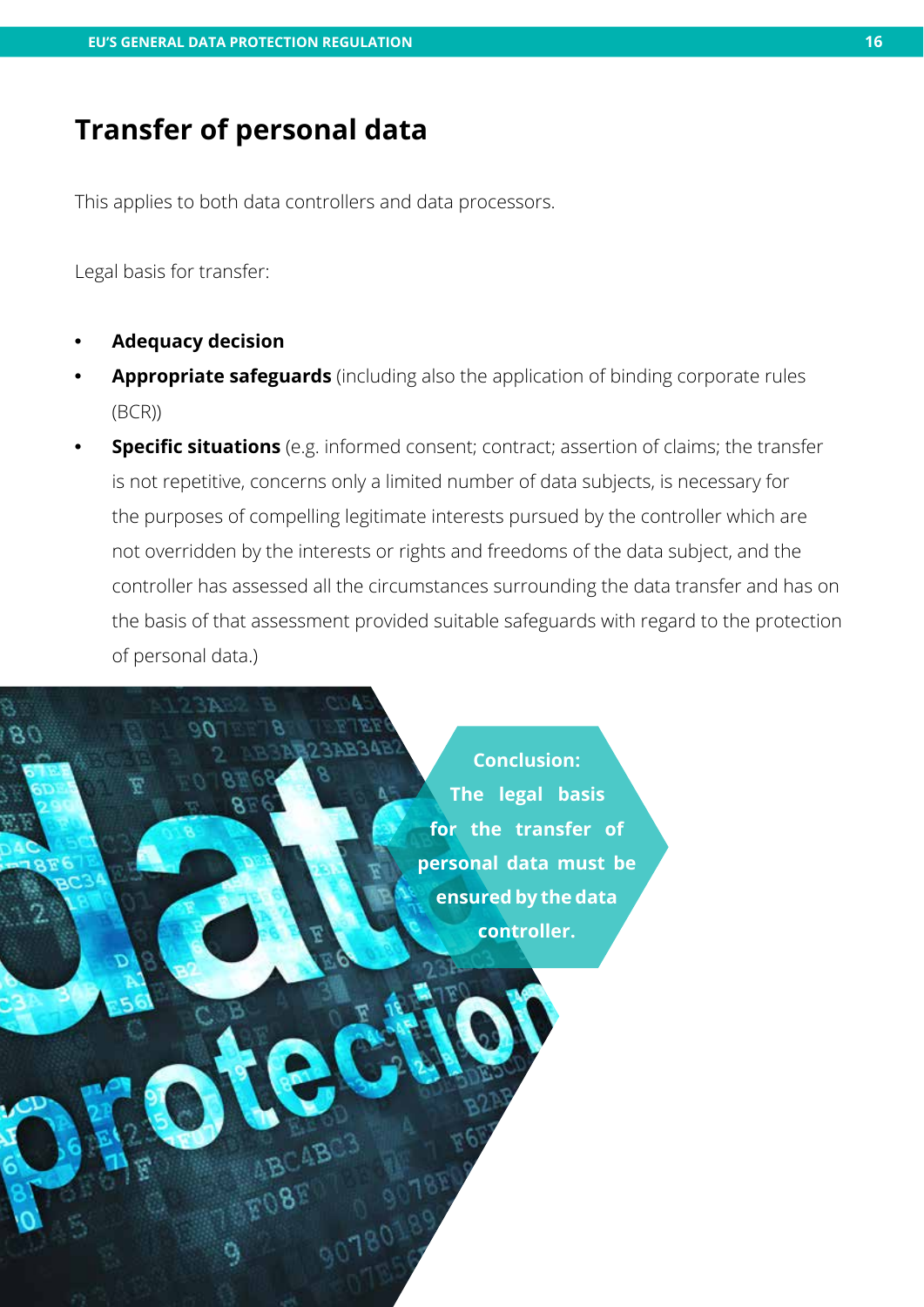### **Administrative fne**

**The DPA will have the power to impose a fne on non-compliant entities.** The maximum amount of the fine may be EUR 20 million and 4% of the total world**wide turnover of the relevant entity for the preceding fnancial year, whichever is higher.**

The amount of the fine depends on a number of factors, such as, for example,

- **•** the nature, gravity and duration of the infringement, taking into account the number of persons afected and the level of damage caused;
- **•** the intentional or negligent character of the infringement;
- **•** any action taken by the controller or processor to mitigate the damage sufered by data subjects;
- the degree of responsibility of the controller or processor taking into account technical and organisational measures implemented;
- **•** any relevant previous infringements by the controller or processor;
- **•** the degree of cooperation with the supervisory authority, in order to remedy the infringement and mitigate the possible adverse effects of the infringement;
- **•** the categories of personal data afected by the infringement;
- **•** the manner in which the infringement became known to the supervisory authority, in particular whether, and if so to what extent, the controller or processor notifed the infringement;
- **•** where certain authority measures have previously been ordered against the controller or processor concerned with regard to the same subject-matter, compliance with those measures;
- **•** adherence to approved codes of conduct or approved certifcation mechanisms; and
- **•** any other aggravating or mitigating factor applicable to the circumstances of the case, such as fnancial benefts gained, or losses avoided, directly or indirectly, due to the infringement.

**Conclusion: Compliance with the Regulation must be handled as a high priority.**

88689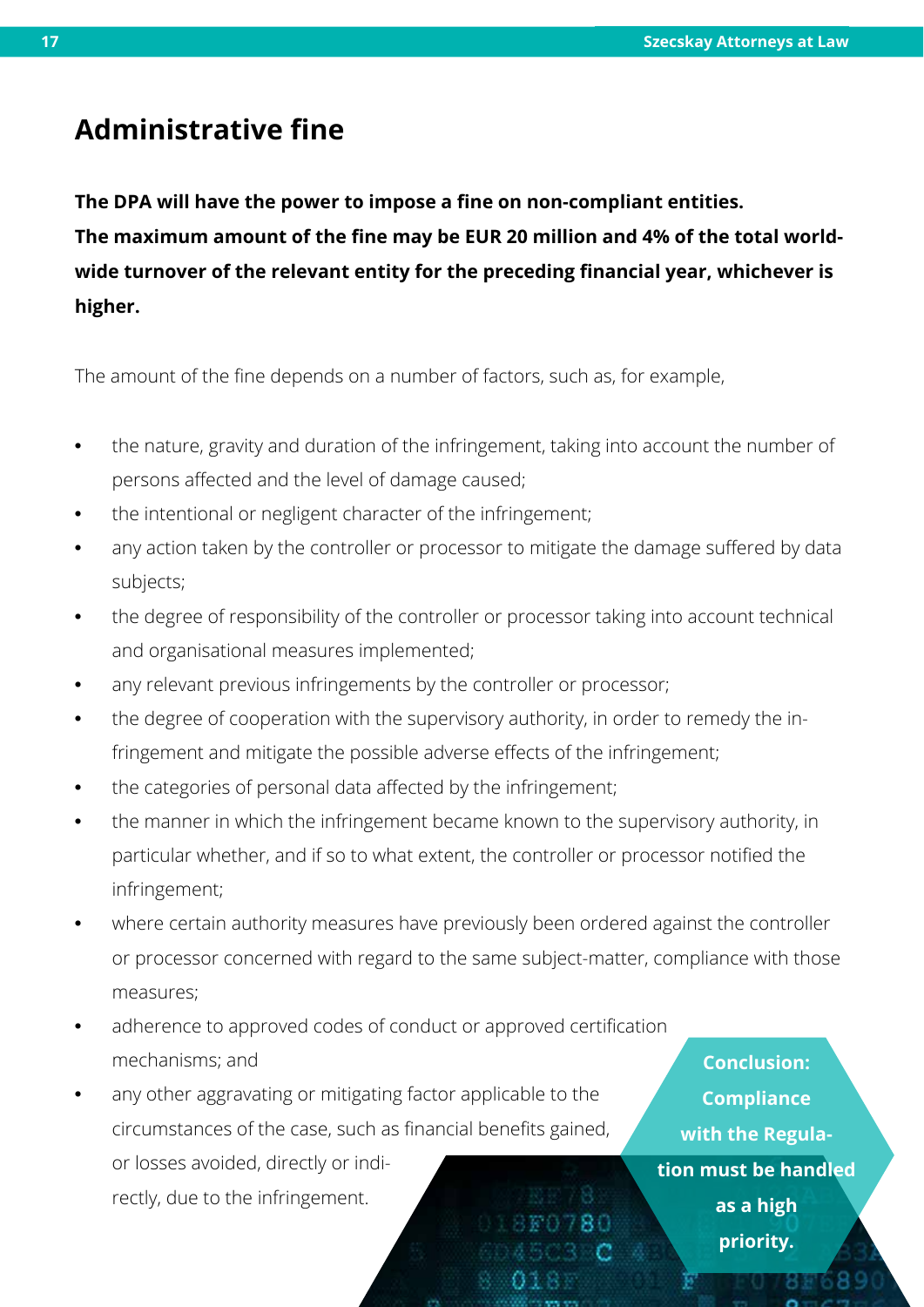### **Cooperation and consistency mechanism**

#### **Cooperation mechanism:**

National DPAs will cooperate from 25 May 2018.

### **The lead supervisory authority (LSA) will be the DPA of the member state where the data controller / data processor has its main establishment.**

**18 19**

Forms of cooperation:

- I. cooperation between LSA and other DPAs;
- II. mutual assistance;
- III. joint operations.

#### **Consistency mechanism:**

In order to contribute to the consistent application of the Regulation throughout the Union, the DPAs cooperate with each other (through the European Data Protection Board) and, where relevant, with the Commission.

The European Data Protection Board has an important role in ensuring the consistent application of the Regulation. (The Board will take over the role of the Working Party under Article 29.)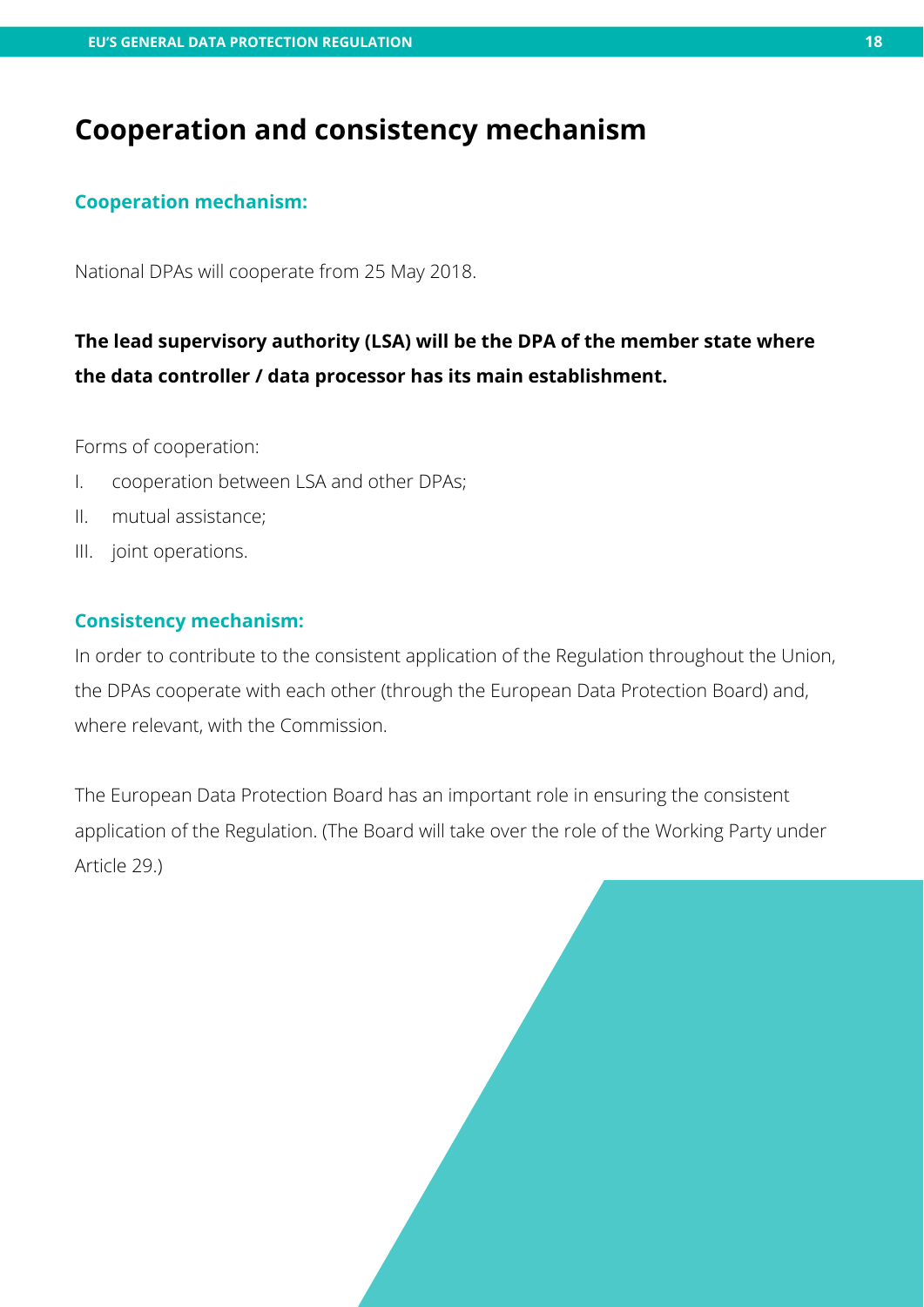The consistency mechanism will be two-fold:

- I. the Board issues opinions;
- II. the Board resolves disputes.

The Board issues an opinion where a competent DPA intends to adopt certain measures (e.g. a list of activities for which a data protection assessment must be prepared, a code of conduct, BCR, standard data protection clauses.)

### **In order to ensure the correct and consistent application of the Regulation in individual cases, the Board adopts a binding decision in the following cases:**

- I. where, during the cooperation mechanism, a DPA concerned has raised a relevant and reasoned objection to a draft decision of the LSA or the LSA has rejected such an objection as being not relevant or reasoned;
- II. where there are conficting views on which of the DPAs concerned is competent for the main establishment of the data controller/processor;
- III. where a competent DPA fails to request the opinion of the Board or does not follow the opinion of the Board. In that case, any DPA concerned or the Commission may communicate the matter to the Board.

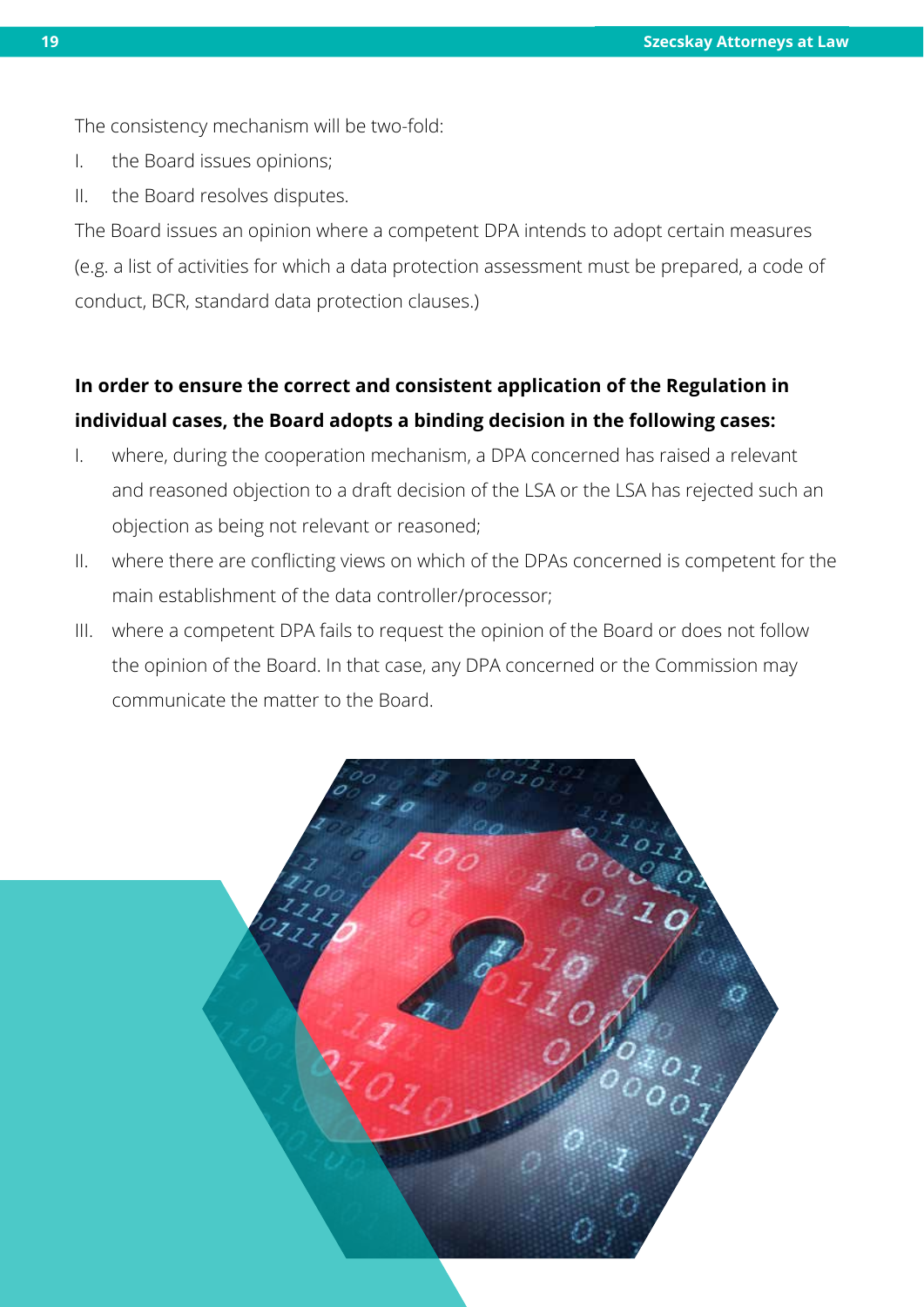### **Rights of persons concerned**

- **Right of access to personal data** and information about the purposes, category of personal data, recipients, duration of processing, rectifcation / erasure / objection, right to fle a complaint with the DPA, source of data and on profling;
- **Right to rectification;**
- **Right to erasure, "right to be forgotten"** (Google decision);
- **Right to restriction of data processing** (if e.g. the processing is unlawful and the data subject does not request deletion but rather restriction, or if the controller no longer needs the data for a specifc purpose but they are required by the data subject for the exercise of legal claims;
- **Right to data portability** (The data subject has the right to receive the personal data concerning him or her, which he or she has provided to a controller, in a structured, commonly used and machine-readable format, and has the right to transmit those data to another controller without hindrance from the controller to which the personal data have been provided, where (a) the processing is based on consent or on a contract and (b) the processing is carried out by automated means);
- **Right to object** (e.g. in the case of direct marketing or profiling);
- **Profiling:** The data subject has the right not to be subject to a decision based **solely on automated processing**, including profiling, which produces legal effects concerning him or her or similarly signifcantly afects him or her. This rule is not applicable if the decision
- a. is necessary for the entering into of, or the performance of, a contract between the data subject and the controller;
- b. is authorized by Union or member state law to which the controller is subject and which also lays down suitable measures for safeguarding the data subject's rights and freedoms and legitimate interests; or
- c. is based on the data subject's explicit consent.

**Conclusion: Data controllers must be prepared to be able to fulfill the lawful requests of the persons concerned (e.g. right to be forgotten, data portability).**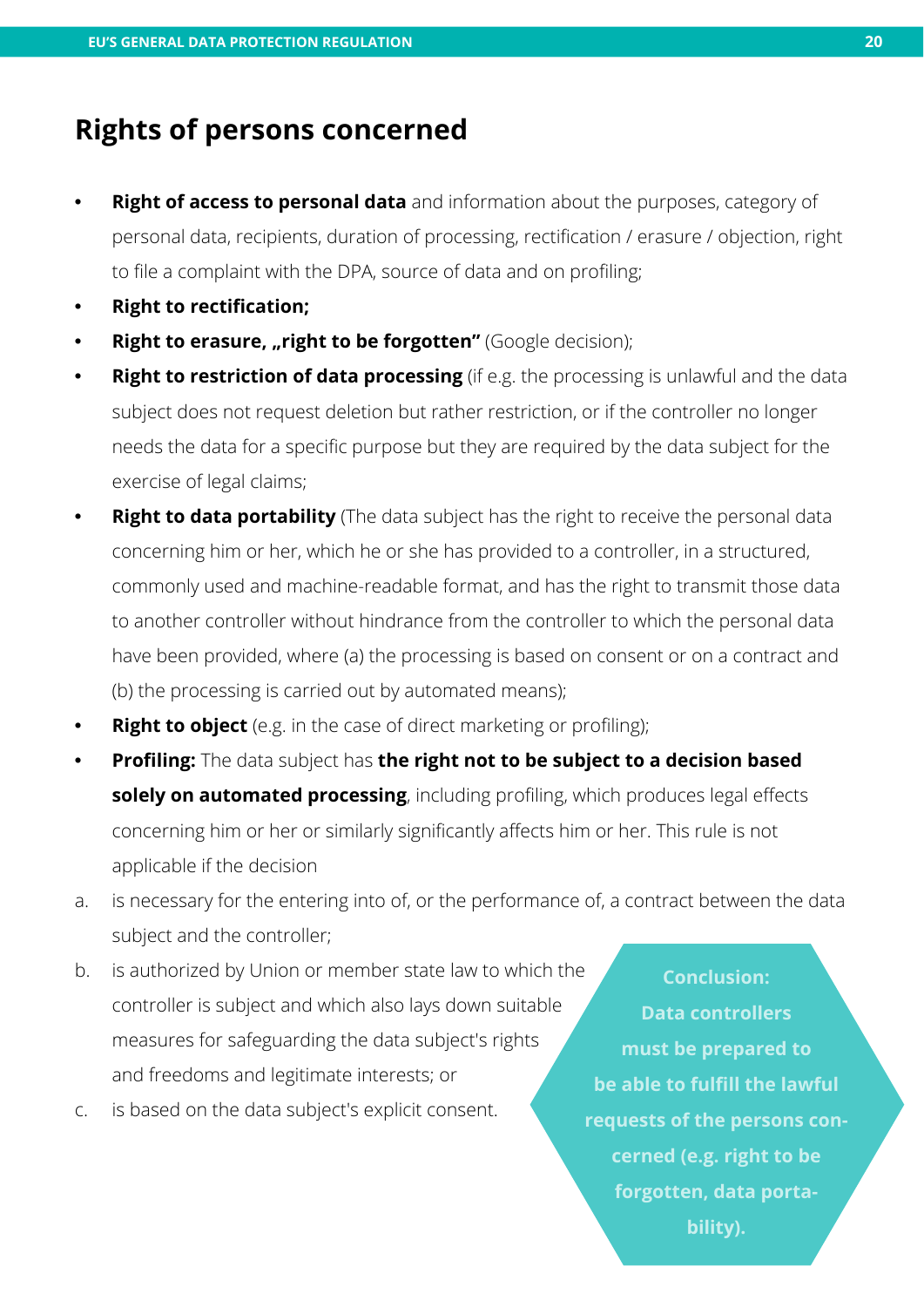## **Things to do**

- **•** Data controllers and processors are advised to check if their activities are covered by the Regulation.
- **•** Data controllers are advised to check if their activities properly take into account data protection principles.
- **•** Data controllers are advised to review the legal basis of their data processing activities.
- **•** Data controllers must be prepared to demonstrate that the data subject has consented to the processing of his or her personal data.
- **•** Data controllers and data processors must examine if they are required to prepare records of processing activities and, if they are, they have to maintain such records and have to be ready to provide such records to the DPA upon request.
- **•** Data controllers are advised to check their activities and clarify if they need to prepare a data protection impact assessment.
- **•** Data controllers are advised to keep a registry of data breaches and be ready to inform the DPA and the persons concerned of such breaches.
- **•** Data processors are advised to be ready to inform the data controllers of any data breach.
- **•** Data controllers and processors are advised to examine if they are required to appoint a DPO and, if they are, a DPO must be appointed prior to 25 May 2018.
- **•** Data controllers and processors are advised to examine if they are required to designate a representative and, if they are, a representative must be designated prior to 25 May 2018.
- **•** Monitoring and following the guidelines, recommendations and best practices of the Board is important as they will play an essential role in interpreting the provisions of the Regulation.
- **•** Data controllers must be prepared to fulfll the lawful requests of the persons concerned (e.g. the right to be forgotten, data portability).
- **•** It is advisable to apply pseudonymisation as much as possible.